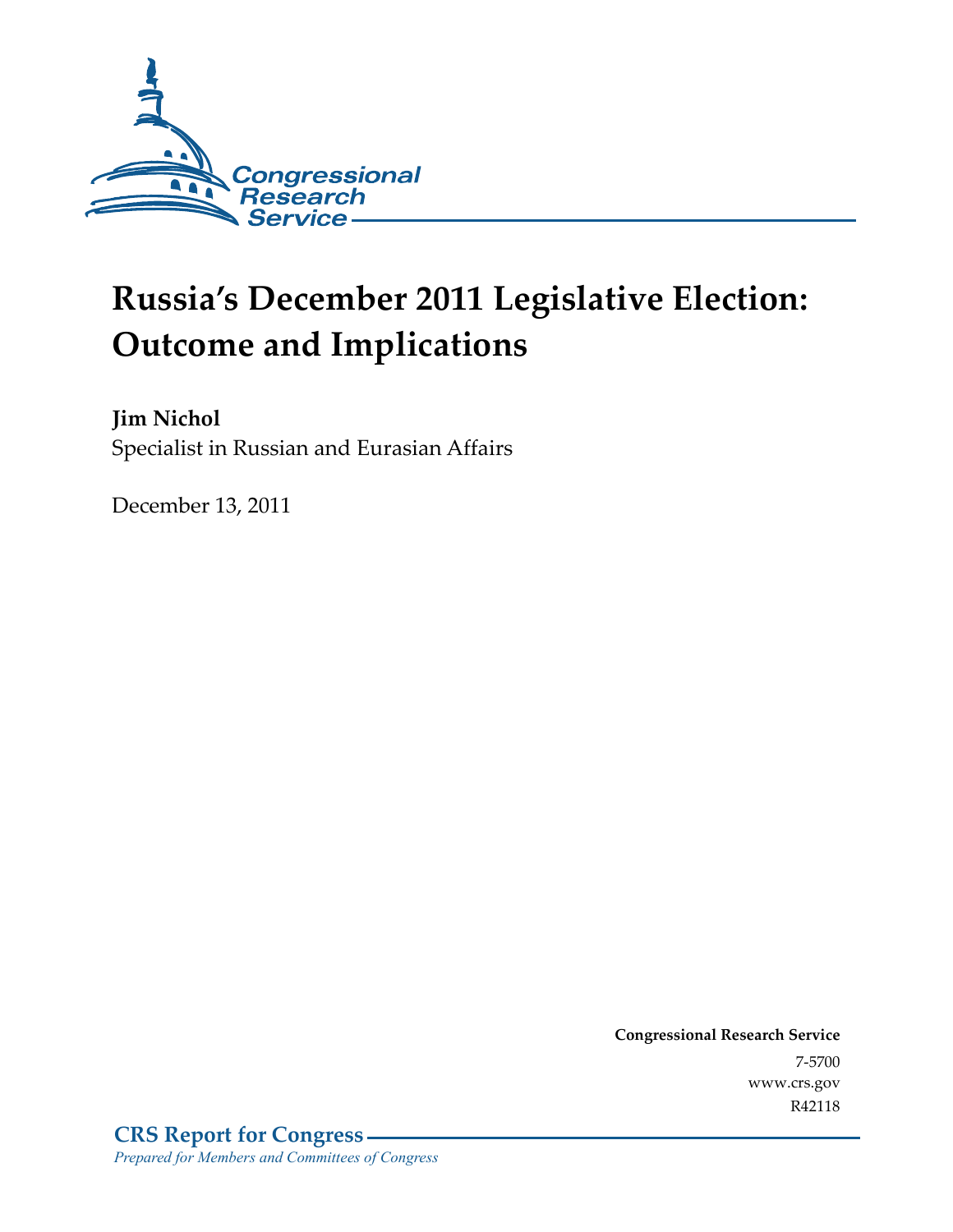## **Summary**

Challenges to Russia's democratic development have long been of concern to Congress as it has considered the course of U.S.-Russia cooperation on matters of mutual strategic interest and as it has monitored problematic human rights cases. Most recently, elections for the 450-member Russian State Duma (lower legislative chamber) on December 4, 2011, have heightened concerns among some Members of Congress about whether Russia can be an enduring and reliable partner in international relations if it does not uphold human rights and the rule of law.

In the run-up to the December 2011 State Duma election, seven political parties were approved to run, although during the period since the last election in late 2007, several other parties had attempted to register for the election but were blocked from doing so. These actions had elicited criticism from the U.S. State Department that diverse political interests were not being fully represented. As election day neared, Russian officials became increasingly concerned that the ruling United Russia Party, which had held most of the seats in the outgoing Duma, was swiftly losing popular support. According to some observers, Russian authorities, in an attempt to prevent losses at the polls, not only used their positions to campaign for the party but also planned ballotbox stuffing and other illicit means to retain a majority of seats for the ruling party. In addition, Russian President Dmitriy Medvedev and Prime Minister Vladimir Putin had increasingly criticized election monitoring carried out by the Organization for Security and Cooperation in Europe (OSCE), and insisted on limiting the number of OSCE observers. Russian authorities also moved against one prominent Russian non-governmental monitoring group, Golos, to discourage its coverage of the election. According to the OSCE's preliminary report on the outcome of the election, the close ties between the Russian government and the ruling party, the refusal to register political parties, the pro-government bias of the electoral commissions and most media, and ballot-box stuffing and other government manipulation of the vote marked the election as not free and fair.

The day after the election, about 5,000 protesters rallied in central Moscow against what they viewed as a flawed election. When many of them began an unsanctioned march toward the Central Electoral Commission, police forcibly dispersed them, reportedly detaining hundreds. The Kremlin quickly mobilized pro-government youth groups to hold large demonstrations termed "clean victory" to press home their claim that minority groups would not be permitted to impose their will on the "majority" of the electorate. On December 7, 2011, several U.S. Senators issued a statement condemning Russian police crackdowns on those demonstrating against the "blatant fraud" of the Duma election. On December 10, large demonstrations under the slogan "For Honest Elections!" were held in Moscow and dozens of other cities. At the rally, Boris Nemtsov, the co-head of the unregistered opposition Party of People's Freedom, reflected popular sentiment with a list of demands that included the ouster of the head of the Central Electoral Commission, the release of those detained for protesting and other "political prisoners," the registration of previously banned parties, and new Duma elections.

Many observers have raised concerns that public unrest may continue, although security forces appear firmly in control and unlikely to permit the unrest to threaten the government. The Obama Administration has been critical of the apparently flawed Duma election, but has called for continued engagement with Russia on issues of mutual strategic concern. Some in Congress also have criticized the Duma election and the subsequent crackdown on protesters, and Congress may consider the implications of lagging democratization and human rights abuses as it considers possible future foreign assistance and trade legislation and other aspects of U.S.-Russia relations.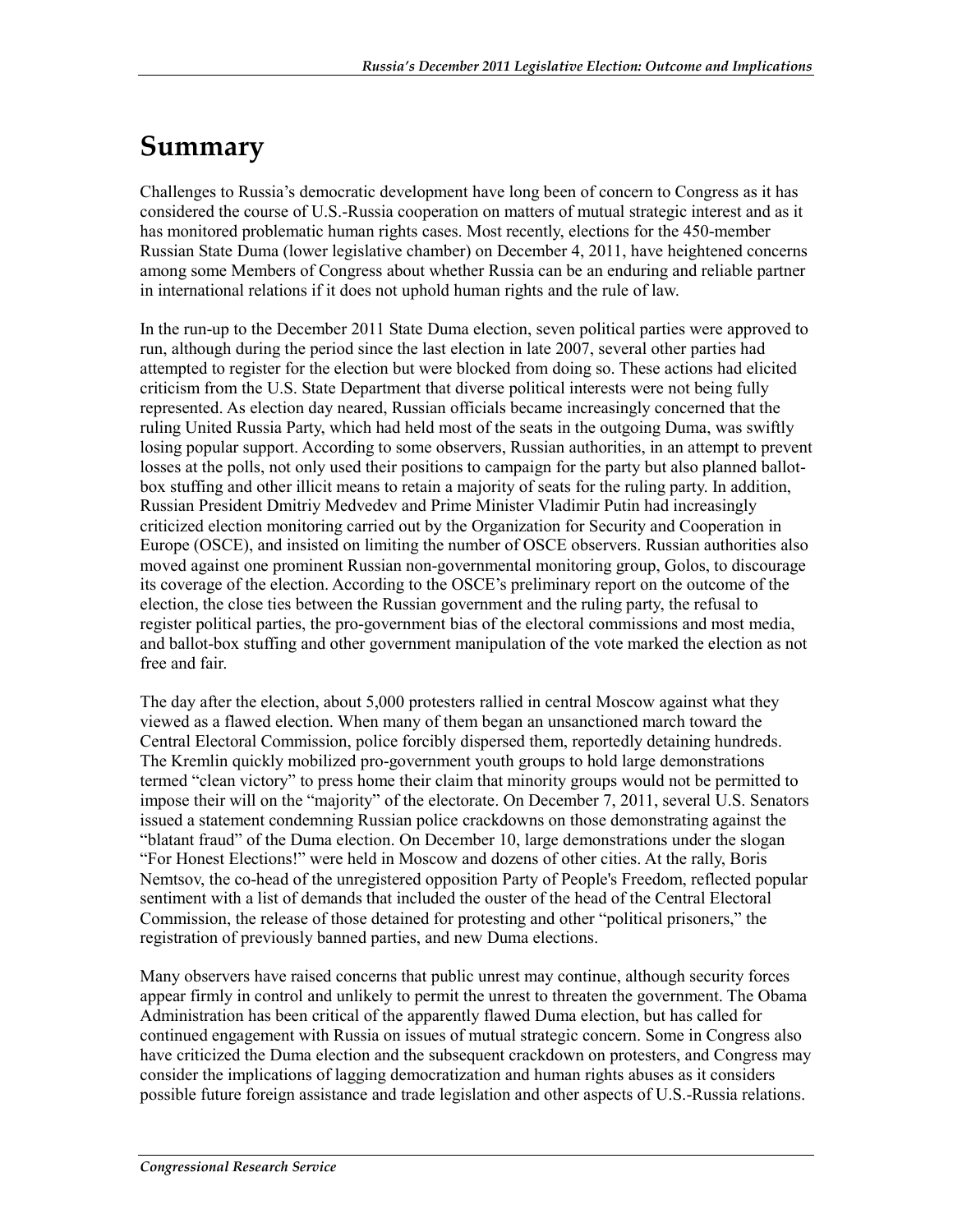## Contents

| ${\bf Background.}.\hspace*{2em} \begin{minipage}[h]{0.9\linewidth} \textbf{Background}.\hspace*{2em} \end{minipage} \vspace*{-1em} \begin{minipage}[h]{0.9\linewidth} \textbf{Background}.\hspace*{2em} \end{minipage} \vspace*{-1em} \begin{minipage}[h]{0.9\linewidth} \textbf{Argument} & \textbf{Output} & \textbf{Output} & \textbf{Output} \\ \textbf{Output} & \textbf{Output} & \textbf{Output} \\ \textbf{Output} & \textbf{Output} & \textbf{Output} \\ \textbf{Output} & \textbf{Output} & \textbf{Output} \\ \textbf{Output} & \textbf{Output}$ |  |
|--------------------------------------------------------------------------------------------------------------------------------------------------------------------------------------------------------------------------------------------------------------------------------------------------------------------------------------------------------------------------------------------------------------------------------------------------------------------------------------------------------------------------------------------------------------|--|
|                                                                                                                                                                                                                                                                                                                                                                                                                                                                                                                                                              |  |
|                                                                                                                                                                                                                                                                                                                                                                                                                                                                                                                                                              |  |
|                                                                                                                                                                                                                                                                                                                                                                                                                                                                                                                                                              |  |
|                                                                                                                                                                                                                                                                                                                                                                                                                                                                                                                                                              |  |
|                                                                                                                                                                                                                                                                                                                                                                                                                                                                                                                                                              |  |

#### **Tables**

#### Contacts

|--|--|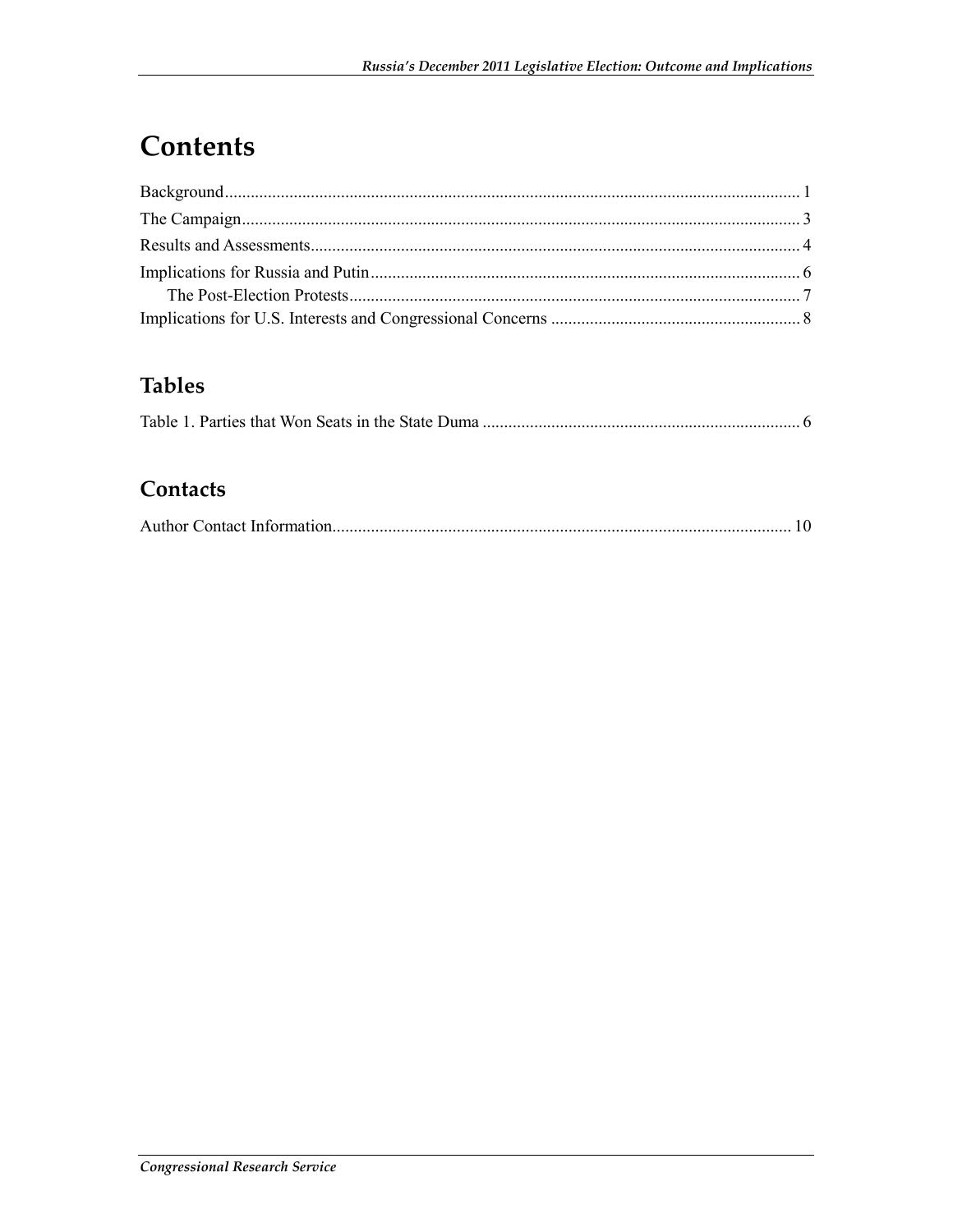### **Background**

The trajectory of Russia's democratic development has long been of concern to Congress and successive Administrations as they have considered the course of U.S.-Russia cooperation on matters of mutual strategic interest and as they have monitored problematic human rights cases. A major question of U.S.-Russia relations is whether Russia can be an enduring and reliable partner in international relations if it fails to uphold human rights and the rule of law.

Most analysts agree that Russia's democratic progress was uneven at best during the 1990s, and that the three cycles of legislative and presidential elections held under the leadership of President Vladimir Putin (in 1999-2000, 2003-2004, and 2007-2008) demonstrated serious weaknesses in Russian democratization.<sup>1</sup> After the pro-Putin United Russia Party gained enough seats and allies to dominate the State Duma (the 450-member lower legislative house of the Federal Assembly; the upper house is not directly elected) after the 2003 election, the Kremlin moved to make it more difficult for smaller parties to win seats in the future, including by raising the hurdle of minimum votes needed to win seats from 5% to 7%. Also, the election of 50% of Duma deputies in single-member district races—where independent candidates and those from small opposition parties usually won some seats—was abolished, with all Duma members to be elected via party lists.

Changes in campaign and media laws also made it more difficult for small parties and opposition groups to gain publicity in the run-up to the December 2007 Duma election. Putin assumed leadership of the ruling United Russia Party and when it gained a two-thirds majority in the Duma election that year, United Russia no longer needed to seek accommodation with the three other parties that won seats in order to pass favored laws, including those amending the constitution. Electoral changes since 2007 included a provision that parties gaining between 5% and 6.99% of the vote would be granted one or two seats, and an increase in the Duma's term from four to five years.<sup>2</sup>

At a meeting of United Russia on May 6, 2011, Prime Minister Putin called for the creation of a "broad popular front [of ] like-minded political forces," to participate in the 2011 Duma election, including United Russia and other political parties, business associations, trade unions, and youth, women's and veterans' organizations. Putin also proposed that non-party candidates nominated by these various organizations would be included on United Russia's party list. Critics objected that the idea of the "popular front" was reminiscent of the one in place in the former German Democratic Republic when Putin served there in the Soviet-era KGB.

On September 24, 2011, at the annual convention of the United Russia Party, Prime Minister Putin announced that he would run in the March 2012 presidential election. President Medvedev in turn announced that he would not run for re-election, and endorsed Putin's candidacy. Putin

The 1 Putin became prime minister in August 1999 and acting president at the end of 1999. For previous legislative elections, see CRS Report RS20437, *Russia's December 1999 Legislative Election: Outcome and Implications*, by Jim Nichol (nondistributable; available from author); CRS Report RL32662, *Democracy in Russia: Trends and Implications for U.S. Interests*, by Jim Nichol; and CRS Report RS22770, *Russia's December 2007 Legislative Election: Outcome and Implications*, by Jim Nichol.

<sup>2</sup> For further information on democratization and human rights issues, see CRS Report RL33407, *Russian Political, Economic, and Security Issues and U.S. Interests*, coordinated by Jim Nichol.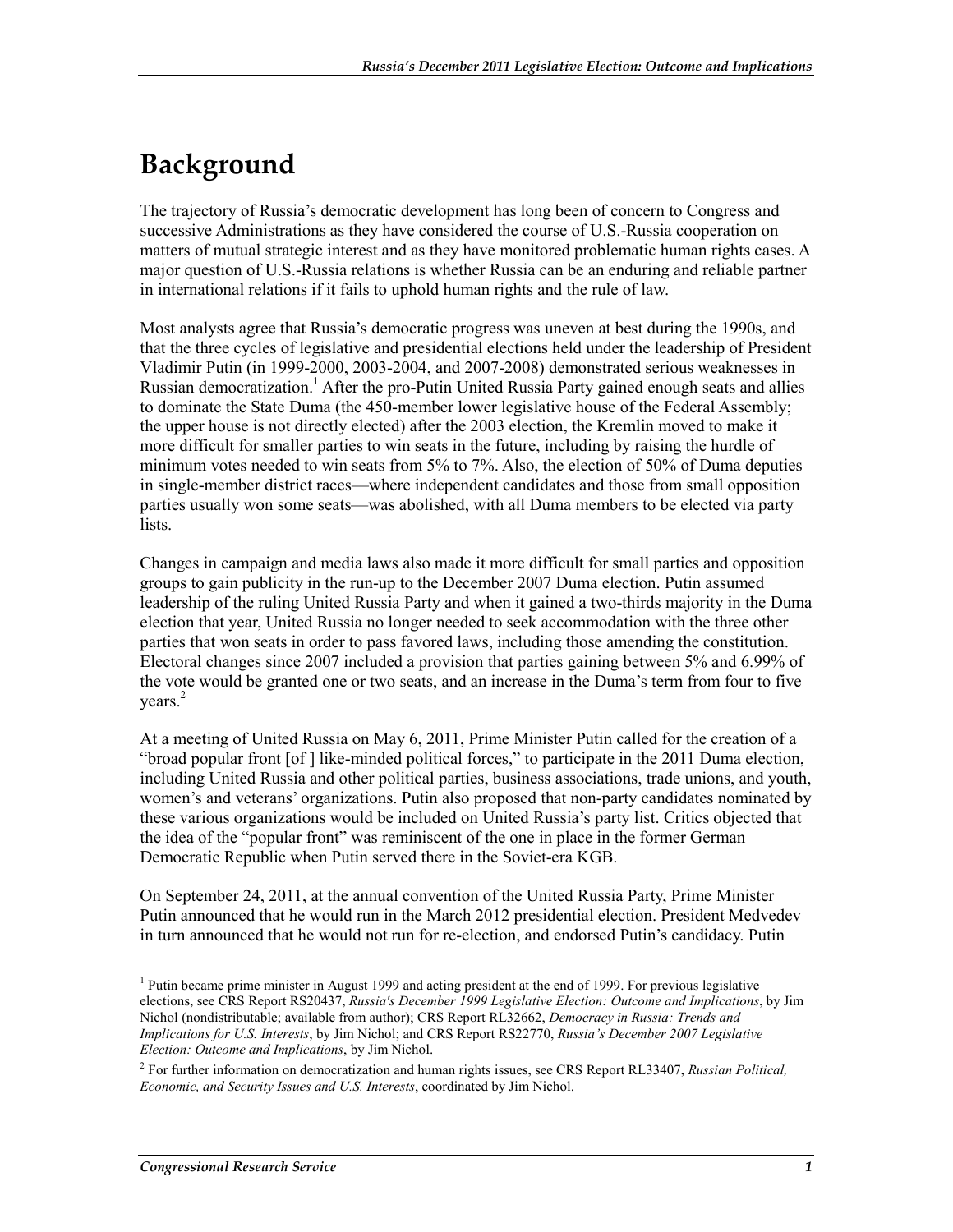stated that he intended to nominate Medvedev as his prime minister, if elected. Until these announcements, the United Russia Party had left the leading slot open on its proposed party list of candidates for the planned December 2011 State Duma election. Putin suggested that Medvedev head the party list, and hence be in charge of assuring that the party win a majority of seats in the December election.

In mid-October 2011, Medvedev unveiled his idea of "big government," involving the establishment of a group of his supporters to back the United Russia Party in the Duma election. He stated that during his presidency, he had "tried to develop our party and political system. This was not entirely successful and there were some failures, but nevertheless this is what I tried to do." He also argued that his government had worked to combat corruption and encourage the development of civil society and economic modernization, and should be endorsed by the electorate to continue such work.<sup>3</sup> Some observers suggested that by forming such a political support group, Medvedev aimed to attract more liberal voters who might not normally support the United Russia Party but had favorable views toward Medvedev.

A "popular front" program was released on October 24, 2011. Although there were some plans for the program to be the main document used in the elections, the United Russia Party decided after the September 2011 convention to use a compilation of Putin's and Medvedev's speeches, with the program serving a supporting function. The program calls for setting up a retirement system that pays larger pensions to those who voluntarily delay their retirements, lowering taxes on businesses and increasing alcohol and tobacco taxes, raising the drinking and smoking ages, and drawing up an ostensibly more humane criminal code. Despite these proposals, the program appears to emphasize the "stability" of the existing political and economic system over "modernization" initiatives as urged by Medvedev.

The election environment in the months leading up to the December 2011 Duma vote seemed to indicate increased public discontent with the current political system dominated by Putin. According to a July 2011 opinion survey by the Russian Levada Center polling organization, 53% of respondents believed that the upcoming Duma election would be "an imitation of an election and seats in the State Duma will be distributed as the authorities wish," and 59% of respondents agreed with a statement that the election was "a struggle of bureaucratic clans for access to the state budget," rather than a free and fair election.<sup>4</sup> In December 2011, Russian analyst Andrey Kolesnikov argued that Medvedev was the symbol of modernization, and that when Putin announced in September 2011 that he would re-assume the presidency, the public became more aware of and discontented with the basic authoritarianism of the political system.<sup>5</sup> The discontent was evidenced by two incidents involving Prime Minister Putin, one when he was booed when he appeared at a boxing match on November 20, 2011, and another when some Communist Party and Just Russia Party deputies refused to stand up on November 23, 2011, when he entered the State Duma to address the body.

<sup>&</sup>lt;sup>3</sup> President of the Russian Federation, October 15, 2011, at http://www.kremlin.ru.

<sup>4</sup> OSCE, *Russian Federation State Duma Elections, 4 December 2011: Pre-Election Assessment Report*, September 14, 2011.

<sup>5</sup> Open Source Center, *Central Eurasia: Daily Report* (hereafter *CEDR*), December 7, 2011, Doc. No. CEP-4007.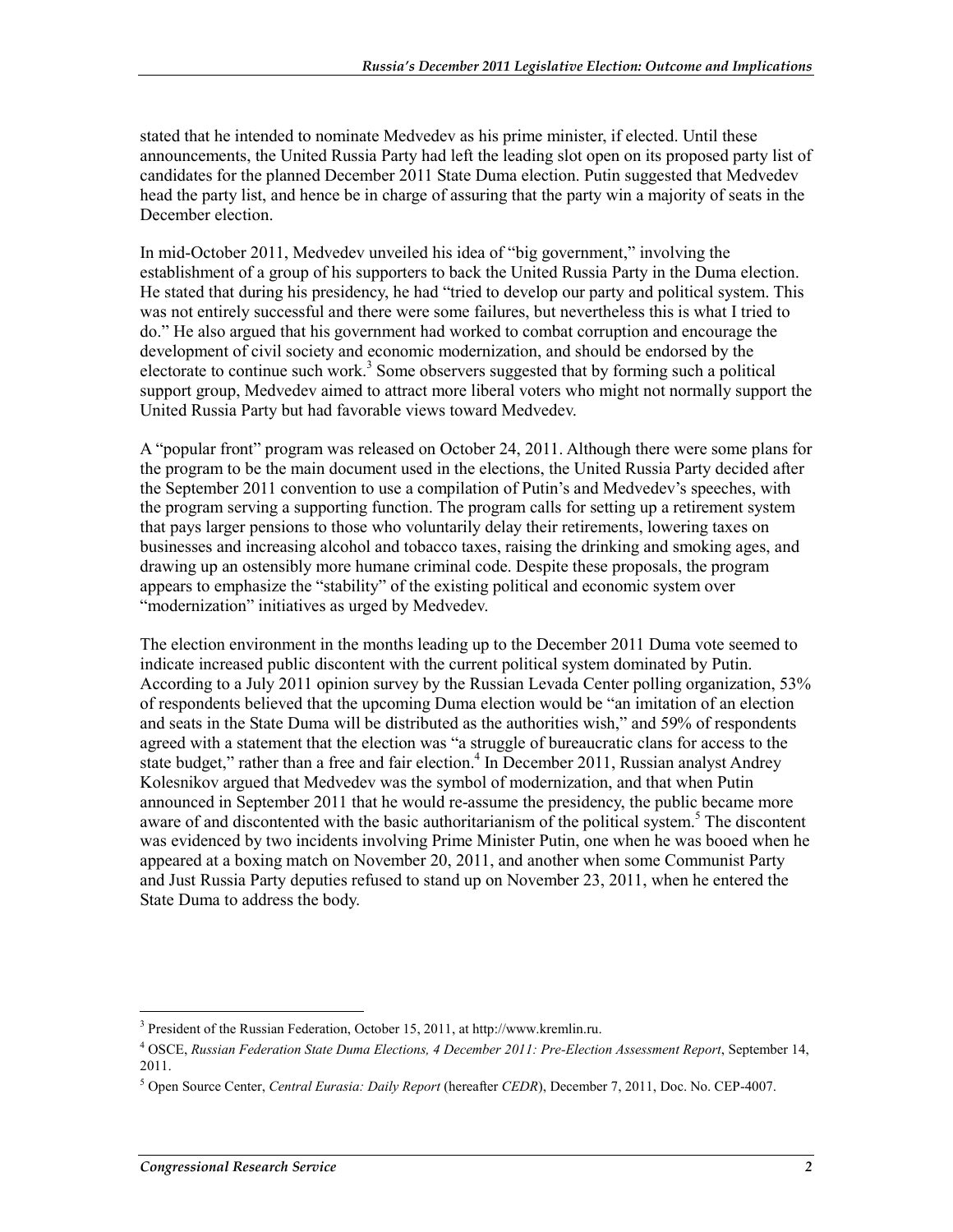# **The Campaign**

By the end of October 2011, all seven legal political parties had been approved by the Central Electoral Commission (CEC) to run in the December 4, 2011, Duma election. Four of these—the ruling United Russia Party, the Communist Party, the Liberal Democratic Party of Russia (LDPR), and Just Russia—already held seats in the State Duma, so they enjoyed an easy process of registering for the election. The other three—Patriots of Russia, Yabloko, and Right Cause had to each obtain 150,000 signatures in order to run. Of these parties, Just Russia is a socialdemocratic party, the LDPR and Patriots are nationalist parties, and Right Cause and Yabloko are centrist-liberal parties. To make the United Russia Party more appealing, the list of candidates fielded by the party included nearly 200 non-party members who were added to the ticket during "primaries" held with the "popular front." Some oppositionists belonging to parties that had been refused registration called for a boycott of the election or the spoiling of ballots, while others urged the public to vote for any party but United Russia.

A short campaign season officially lasted from November 5 to December 2. Russia permitted the Organization for Security and Cooperation in Europe's Office for Democratic Institutions and Human Rights (ODIHR), the OSCE's Parliamentary Assembly, and the Parliamentary Assembly of the Council of Europe (PACE) to deploy 325 monitors, about two-thirds less than those permitted in 2003. These monitors were able to visit 1,300 polling stations, as opposed to 2,500 in 2003, arguably an attempt by Russian authorities to limit their observations, according to some critics. Additional election monitors from the members of the Commonwealth of Independent States (CIS) were also invited to participate. $6$ 

As in the previous 2007 campaigning for the Duma, United Russia backers emphasized anti-Americanism and warned against the return of supposed Yeltsin-era populists and demogogues. For instance, in late November 2011, President Medvedev warned that if talks with NATO on cooperative missile defense failed, Russia would deploy tactical nuclear missiles to Russia's Kaliningrad enclave and would break off implementation of START II. The Communist Party and the LDPR also endorsed Medvedev's statement. Opposition leader Boris Nemtsov denounced the statement as a campaign effort to create a "war scare" to rally the public around the United Russia Party, an accusation President Medvedev strongly rejected.

During campaign debates on television and in the media, parties running against United Russia referred to it frequently as the "party of crooks and thieves," an expression reportedly invented months previously by anti-corruption fighter and nationalist Alexey Navalny. The phrase reportedly incensed the Kremlin and may well have contributed to an accelerating loss of popular

**EXECUTE:**<br><sup>6</sup> In early September 2011, President Medvedev had raised concerns that OSCE election monitoring in the Soviet successor states was hypocritical and called for more reliance on CIS observers. At the end of September 2011, Russia's CEC chief had denounced an OSCE pre-election assessment report, stating that the report's concerns that government resources were being used to support the United Russia Party were misguided, since there is a law against such abuses. The CEC chief also asserted that access to media by the parties would not be a problem since some time is provided by law and freedom of the media is guaranteed by the constitution. When a few members of PACE visited Russia in mid-November 2011, Russia's CEC chief lodged complaints with the General Prosecutor's Office and the Foreign Ministry that some of their comments violated the law. The CEC chief reportedly called for the monitors to focus solely on the mechanics of the election within the framework of Russian law. Some commentators viewed the complaints as a preemptive means to target the OSCE monitors as biased even before they issued their election reports. *CEDR*, September 3, 2011, Doc. No. CEP-950031; September 30, 2011, Doc. No. CEP-41004; "Russian Election Chief Says European Mission 'Infringes Law,'" *BBC Worldwide Monitoring*, November 19, 2011.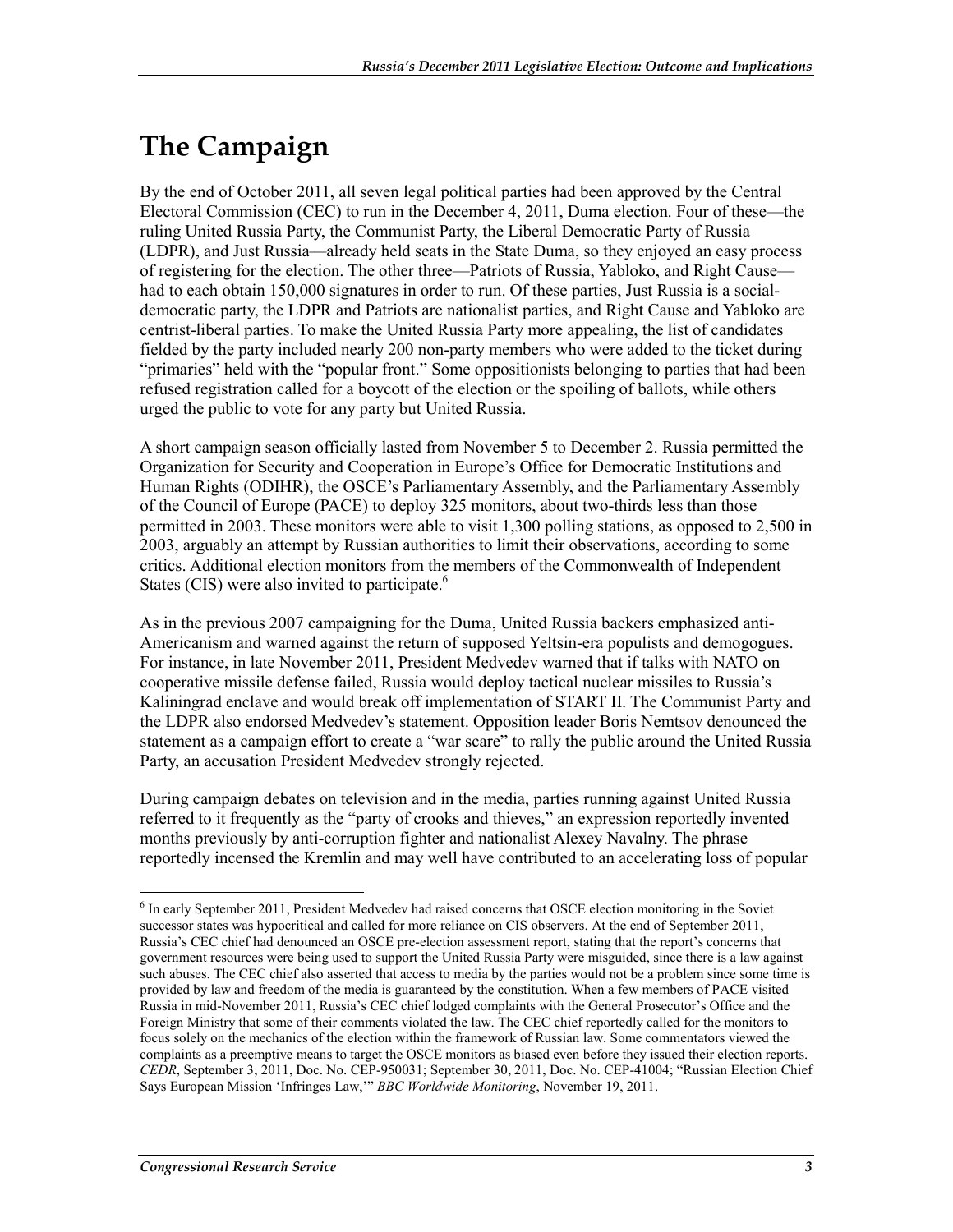support for the United Russia Party. In one much-discussed debate, LDPR leader Vladimir Zhirinovskiy used the expression, whereupon the United Russia representative retorted that "it is better to be in a party of crooks and thieves than in a party of murderers, rapists and robbers."<sup>7</sup>

The private Russian election observation group Golos issued two pre-election assessments that alleged that officials at all levels, including the President and the members of the electoral commissions, were openly campaigning or otherwise supporting the United Russia ticket in violation of electoral laws. These officials had been ordered to maximize the party's vote, Golos alleged, and had pressured public institutions (including colleges and hospitals) and even local businesses to get their employees to vote for United Russia. Golos criticized campaigning by the "popular front" that was not included in the spending limits of the United Russia Party and alleged that Russian security officials increasingly were harassing the NGO during the run-up to the election.<sup>8</sup>

During the week before the election, the United Russia Party held a congress where it formally endorsed Putin as its candidate for president. The extravagant congress—held after a September 2011 congress had already proclaimed Putin as the party's prospective candidate—appeared to be an attempt to link Putin's greater popularity more closely to the fate of the party. At the congress, Putin warned that unnamed foreign interests (presumably including the United States) were funding Russian groups to try to influence the election. Three Duma deputies immediately wrote a letter to the Moscow Prosecutor's Office calling for an investigation of whether Golos had violated electoral and NGO laws. CEC chairman Churov also wrote a letter to the prosecutor, stating that he thought that Golos was illegally campaigning against the United Russia Party rather than acting as an NGO. The prosecutor quickly ordered Golos to halt the posting of reported electoral violations on its website and referred the case to a court, which in turn ruled that articles on the Golos website constituted polling in violation of a ban on such activities five days before the election. One regional electoral commission also called for the local prosecutor to block Golos as an election monitor on the grounds that Golos aimed to "oppose the work of the electoral commission." Russian Presidential Human Rights Council Chairman Mikhail Fedotov decried the prosecution of Golos in the final stages of the election.

In a final appeal to voters on December 2, Medvedev warned them against electing a fractious Duma, and instead appeared to urge them to support United Russia Party candidates, who would form "a capable legislative body, where the majority is made up of accountable politicians who are able to, in deed, facilitate improvements to the quality of life for our people, whose actions will be guided by the interests of voters, by national interests."<sup>9</sup>

### **Results and Assessments**

According to the final results reported by the CEC, four parties won enough votes to pass the 7% hurdle and win seats in the Duma (see **Table 1**). United Russia lost 77 of the 315 seats it held since 2007, but it still retained over one half of the seats (238), and more than it had after the

<sup>1</sup> <sup>7</sup> *CEDR*, November 26, 2011, Doc. No. CEP-950037.

<sup>8</sup> *The First Statement of the Golos Association on the Results of Long-Term Monitoring of Election Campaigns for the Local, Regional and State Duma Elections set for December 4, 2011*, November 2, 2011; *The Second Statement of the Golos Association*, November 30, 2011, at http://www.Golos.org.

<sup>9</sup> *CEDR*, December 2, 2011, Doc. No. CEP-950041.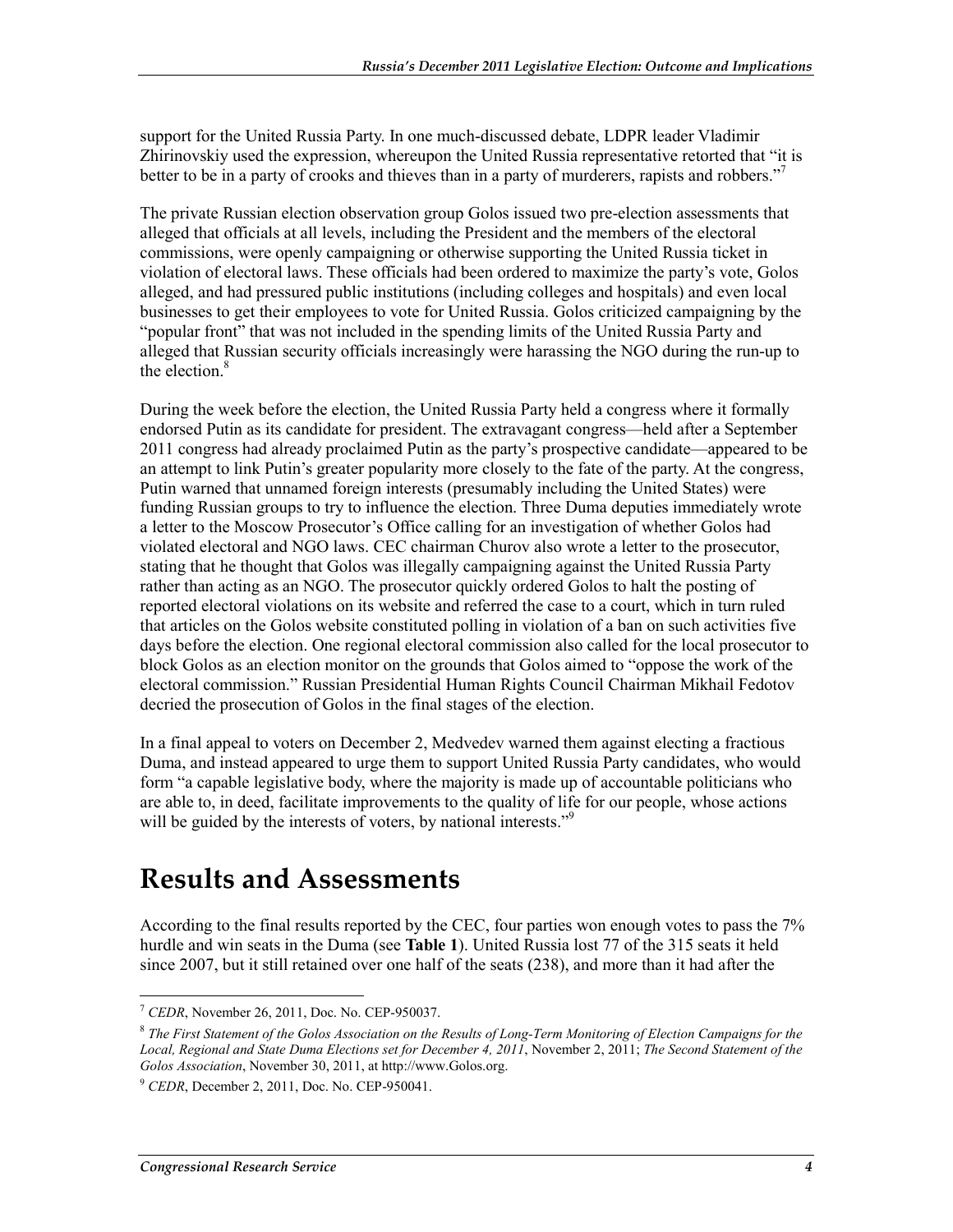2003 election (224 seats). The losing parties garnered about 5% of the vote (another 1.57% of the votes were deemed invalid). Russian authorities praised the CEC for the turnout of 60.1% of 109.24 million registered voters, a slightly smaller turnout than in 2007 (about 64%), but more than in 2003 (56%). The North Caucasus republics continued their "tradition" of reporting improbably high turnouts and vote counts for the ruling United Russia Party. Despite harsh weather, 99.51% of Chechnya's voters turned out and 99.48% voted for the United Russia Party. According to one observer, these republics deliver reliable support for the government in return for substantial self-rule and federal budgetary assistance.

Golos reported that it had long-term monitors in 48 regions and short-term monitors in 40 regions that visited 4,000 polling stations. Because of last minute pressure, however, electoral commissions blocked it from fully monitoring some of the regional elections. In its preliminary report, Golos concluded that the election was characterized by "significant and massive violations of many key voting procedures." It argued that several political parties had been prevented from forming and participating in the election, that electoral commissions had been packed with government officials lacking knowledge of electoral procedures, and that many officials campaigned for United Russia as part of their duties. Golos observers reported instances in which absentee ballots appeared to be abused, groups appearing to be transported from polling place to polling place to vote repeatedly, folded or even tied batches of votes were seen in the ballot boxes, and the counting of votes appeared to violate procedures.<sup>10</sup>

The OSCE's preliminary report on the outcome of the election echoed many of the findings of Golos and other observers. The report judged that close ties between the Russian government and the ruling party, refusal to register political parties, pro-government bias of the electoral commissions and most media, and ballot-box stuffing and other government manipulation of the vote marked the election as not free and fair. The report stated that monitors had received numerous credible allegations of attempts by local officials to pressure civil servants, factory workers, and social organization employees into voting for United Russia. The voting process appeared orderly, but the vote count was assessed as bad or very bad in about one-third of 115 polling stations observed. Frequent procedural violations and instances of apparent manipulation were observed, including serious indications of ballot-stuffing in 17% of these polling stations. Vote tabulation was observed to be poor in 16% of 73 territorial electoral commissions. Observers were deliberately obstructed from carrying out their activities in a number of cases.<sup>11</sup> In contrast to the OSCE assessment, observers from the Commonwealth of Independent States reported that the election was "held legally and without serious violations."

<sup>1</sup> <sup>10</sup> *A Brief Statement of the Association 'Golos' on the Observation of the Elections to the State Duma of the Federal Assembly of the Russian Federation*, December 5, 2011, at http://www.golos.org/asset/5223.

<sup>11</sup> OSCE*, International Election Observation, Russian Federation, State Duma Elections, 4 December 2011: Statement of Preliminary Findings and Conclusions*, December 5, 2011.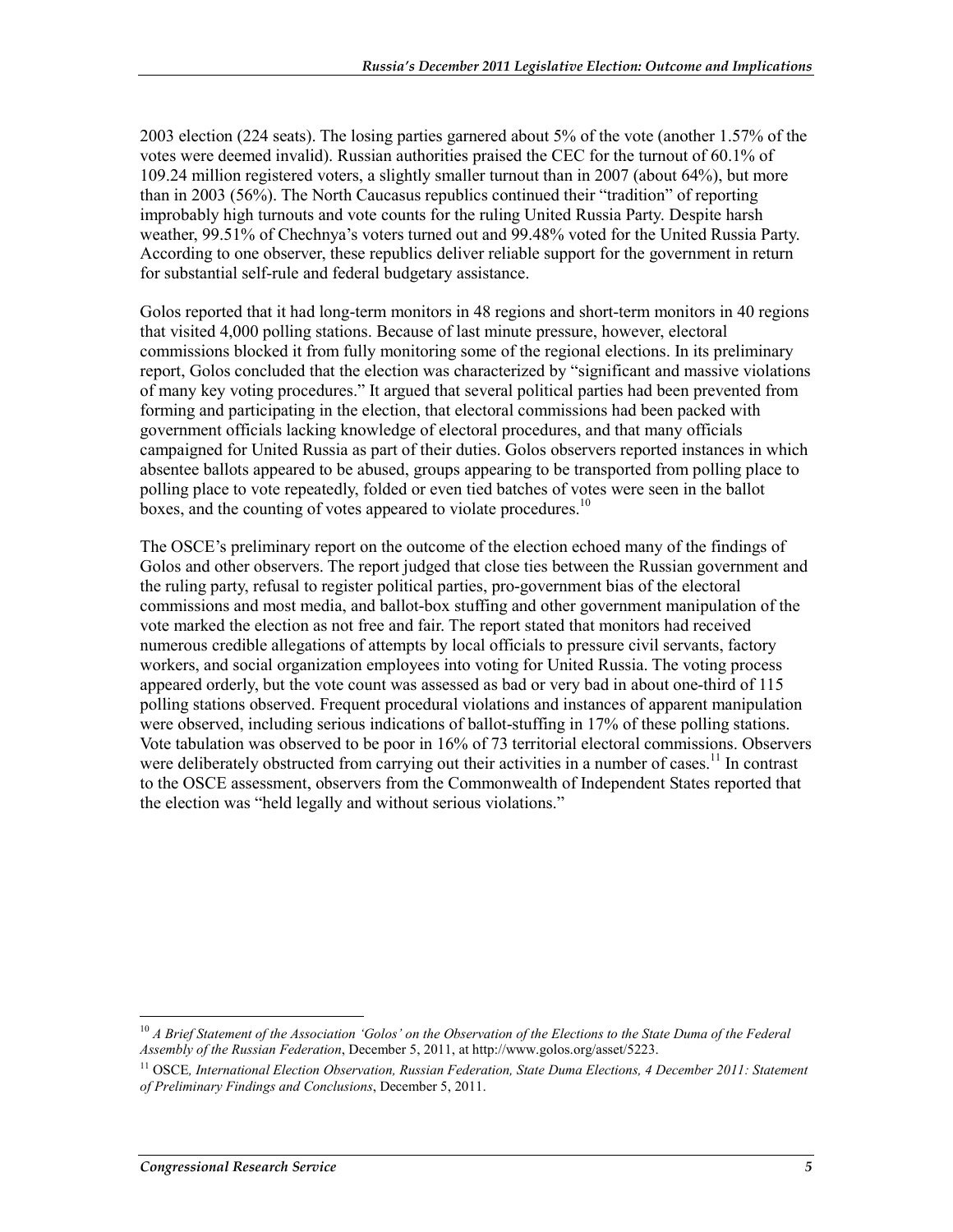| Party                             | <b>Percentage of Vote</b> | <b>Seats</b> |  |
|-----------------------------------|---------------------------|--------------|--|
| <b>United Russia</b>              | 49.32                     | 238          |  |
| Communist                         | 19.19                     | 92           |  |
| Just Russia                       | 13.24                     | 64           |  |
| <b>Russian Liberal Democratic</b> | 11.67                     | 56           |  |
| Total                             | 93.42                     | 450          |  |

| Table 1. Parties that Won Seats in the State Duma |  |
|---------------------------------------------------|--|
|---------------------------------------------------|--|

**Source:** Central Electoral Commission, December 9, 2011 (final results).

**Notes:** The other 3 parties running—Patriots of Russia, Yabloko, and Right Cause—all received less than the 5% necessary to win seats. Yabloko received 3.43% of the vote, Patriots of Russia received 0.97%, and Right Cause received 0.6%.

Although Yabloko did not win any seats, it received enough votes (over 3%) to be able to receive public financing and free airtime in the next election.

In addition to the electoral issues mentioned above, several websites belonging to opposition or independent news organizations or civil society NGOs were disabled on election day, allegedly by denial of service attacks, including the Golos website. These cyberattacks have raised concerns by Russian and U.S. observers (including Secretary of State Hillary Clinton; see below) about new efforts to curb freedom of expression on the part of the Russian government.<sup>12</sup>

### **Implications for Russia and Putin**

Meeting with his supporters the day after the election, Medvedev hailed the "completely free, fair, and democratic election," and argued that the United Russia Party "got more or less what the various sociological agencies predicted…. Discussion and debate between people usually end up producing more balanced decisions.... I therefore think that a 'livelier' and more energetic parliament will be good for our country, and I hope we will have just such a parliament."<sup>13</sup> Putin reported to United Russia officials on December 6 that "United Russia has won a majority, a stable majority. True, there are losses, but they ... would be inevitable for any political force ... that has borne the burden of responsibility for the situation in the country for years."14 The First Deputy Chief of the Presidential Staff, Vladimir Surkov, asserted that "in a society which is colorful, irritated and far from being united, I repeat that United Russia's 50% is an excellent result…. Attempts to rock the boat and interpret the situation in a negative and provocative light are doomed to failure. Everything is under control. The system is working. Democratic institutions are working."15 Russian officials denounced the OSCE's preliminary report as biased and hypocritical, but seemed to focus their ire on a statement by Secretary Clinton (see below).

United Russia's control of over 50% of the seats and the leadership positions assure the passage of legislation it supports. Some analysts suggest that United Russia will need to seek allies in the

<sup>1</sup> <sup>12</sup> *CEDR*, December 4, 2011, Doc. No. CEP-950013; Doc. No. CEP-950005; *OSC Feature*, Doc. No. FEA-024818.

<sup>&</sup>lt;sup>13</sup> The Kremlin, President of Russia, December 5, 2011.

<sup>14</sup> *CEDR*, December 6, 2011, Doc. No. CEP-950124.

<sup>15</sup> *CEDR*, December 5, 2011, Doc. No. CEP-950239.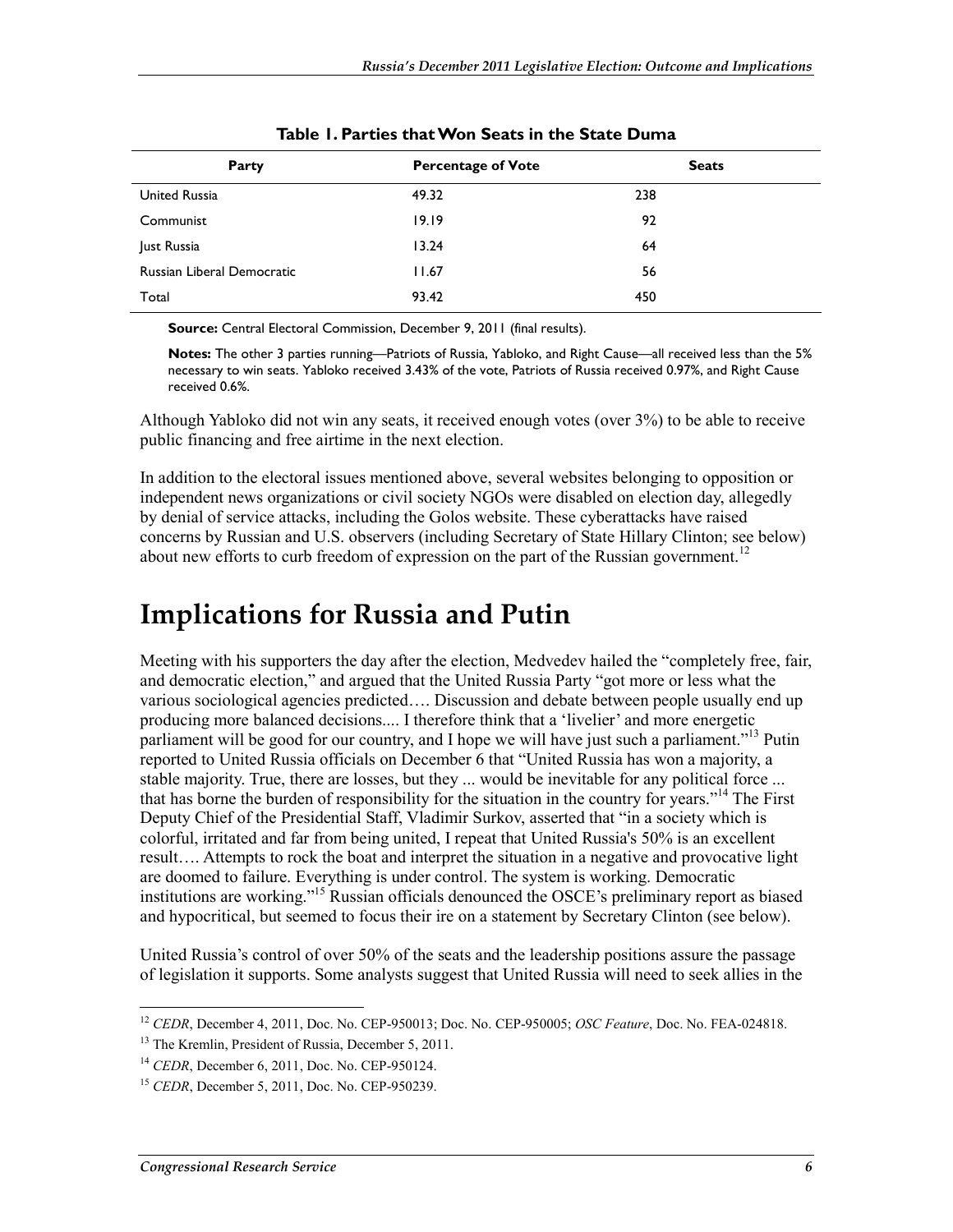Duma in order to pass legislation changing the constitution, which requires a 60% vote. Others discount this as a serious impediment, since the LDPR in particular has usually supported United Russia on major issues. Debate and the tenor of legislation may be affected, however. The minority parties that gained seats in the Duma are socialist-nationalist parties, reflecting increasing "leftist" and nationalist views among the public, according to some polls.<sup>16</sup>

#### **The Post-Election Protests**

The day after the election, about 5,000 protesters rallied in central Moscow against what they viewed as a flawed election. When many of them began an unsanctioned march toward the CEC, police forcibly dispersed them, reportedly detaining hundreds. Protest attempts the next two nights were suppressed. The Kremlin quickly mobilized pro-government Nashi and Young Guard youth groups to hold large demonstrations termed "clean victory" to press home their claim that minority groups would not be permitted to impose their will on the "majority" of the electorate.<sup>17</sup>

On December 10, 2011, demonstrations under the slogan "For Honest Elections!" were held in Moscow, St. Petersburg, and dozens of other cities. In Moscow, the crowd was estimated by the police at about 25,000 (other estimates were up to 70,000), one of the largest such demonstrations in years. Police presence was massive, but there were few if any detentions. At the rally, Boris Nemtsov, the co-head of the unregistered opposition Party of People's Freedom, issued a list of demands that included the ouster of the CEC head, the release of those detained for protesting and other "political prisoners," the registration of previously banned parties, and new Duma elections. In some other cities, the protests were broken up by police. Additional protests against the election are planned for December 17 and 24, 2011. Some observers suggest that public dissatisfaction over the election may contribute to further unrest, but that security forces appear determined to prevent a "color revolution" such as occurred in Ukraine, Georgia, and Kyrgyzstan after tainted elections.

Until the post-election protests, most analysts and observers appeared to discount any effect of the Duma election on the prospects for Putin's (re-)election as president in March 2012. However, the widespread public dissatisfaction with the electoral results appears to have emboldened those who object to Putin (re)assuming the presidency. Since the Duma election, several individuals quickly announced that they intend to run against Putin, including Just Cause's Sergey Mironov, LDPR's Vladimir Zhirinovskiy, Other Russia head Eduard Limonov, retired General Leonid Ivashov, and businessman and former Right Cause head Mikhail Prokhorov. Putin's popularity also may have been further harmed by the perceived problems of the Duma election, in which case he will need to bolster his image in the run-up to the presidential election.

<sup>&</sup>lt;sup>16</sup> *Twenty Years Later: Confidence in Democracy and Capitalism Wanes in Former Soviet Union*, Pew Research Center, Global Attitudes Project, December 2011.

<sup>&</sup>lt;sup>17</sup> *CEDR*, December 6, 2011, Doc. No. CEP-950086; December 7, 2011, Doc. No. CEP-4006.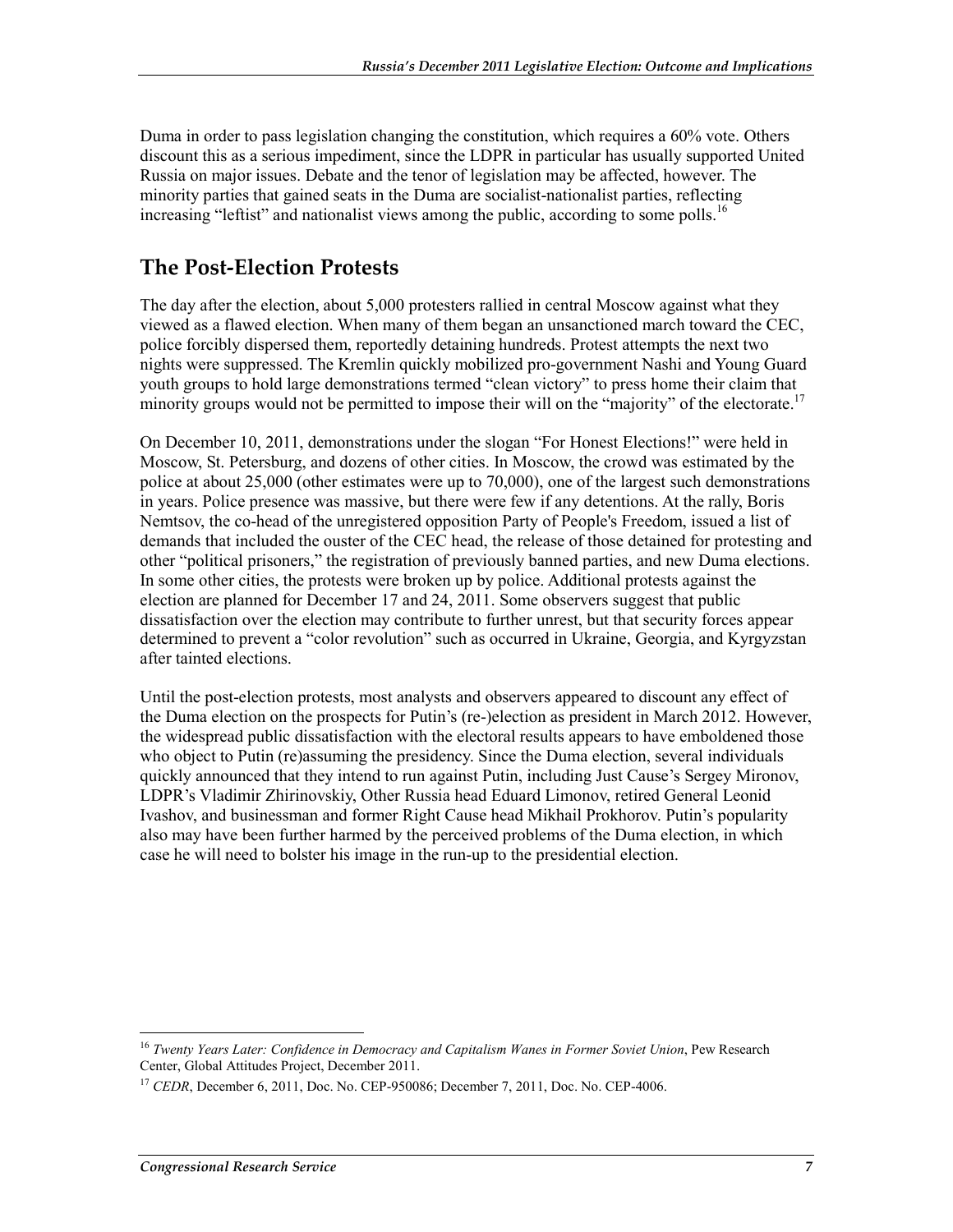# **Implications for U.S. Interests and Congressional Concerns**

The Obama Administration selectively has praised Russia for respecting human rights and the rule of law in some areas, but also has stressed that serious problems remain.<sup>18</sup> In the run-up to the election, the Administration mostly avoided open calls for free and fair polling, but reportedly about \$9 million in U.S. assistance was provided over several months for voter education and other non-partisan efforts to enhance the electoral environment.<sup>19</sup> The day after the Duma election, on December 5, 2011, Secretary of State Clinton stated that the United States has "serious concerns about the conduct of the elections," as detailed in the OSCE observers' preliminary report, including ballot-box stuffing. She stated that "we are also concerned by reports that independent Russian election observers, including the nationwide Golos network, were harassed, had cyber attacks on their websites, totally contrary to what should be the protected rights of people to observe elections and participate in them and disseminate information." She averred that she was "proud" of Golos and other Russians who attempted to bring about a fair and free and credible election, and that "Russian voters deserve a full investigation of all credible reports of electoral fraud and manipulation.<sup> $20$ </sup>

Prime Minister Putin retorted that he considered Secretary Clinton's comments to be a "signal" to the Russian opposition to "begin active work," with State Department help, to foment unrest. He stated that it was "unacceptable" that "foreign money is pumped into electoral processes," and called for new laws to limit such alleged funding. Secretary Clinton responded to Putin on December 8 by stating that while the United States values its relationship with Russia, "the United States and many others around the world have a strong commitment to democracy and human rights.... We expressed concerns that we thought were well-founded ... and we are supportive of the rights and aspirations of the Russian people...."<sup>21</sup> The White House also responded that the United States would continue to speak out about human rights violations in Russia and elsewhere and would continue to seek engagement both with the Russian government and with civil society groups.<sup>22</sup> Seeming to heighten tensions, on December 9, Russian media reported alleged emails between Golos and the U.S. Agency for International Development (USAID) that *ipso facto* were claimed to show U.S. interference in electoral processes. Also, on December 9, Russian Federation Council Deputy Speaker and United Russia Party official Svetlana Orlova asserted that the CIA was fomenting the opposition demonstrations in Russia.<sup>23</sup>

Russian opposition leaders Garry Kasparov and Vladimir Ryzhkov have called for the United States and the European Union not to ignore what they term the flawed election. Kasparov has

<u>.</u>

<sup>18</sup> U.S. Department of State, *Remarks to Russian Human Rights Activists Visiting Washington*, Michael H. Posner, Assistant Secretary, Bureau of Democracy, Human Rights, and Labor, May 27, 2011. The State Department has set up a website of recent statements about human rights in Russia. See http://www.state.gov/p/eur/ci/rs/c41672.htm.

<sup>&</sup>lt;sup>19</sup> White House spokesman Jay Carney appeared to endorse the \$9 million as a correct estimate. See The White House, Office of the Press Secretary, *Press Briefing*, December 9, 2011.

<sup>20</sup> U.S. Department of State, *Remarks at the Bonn Conference Center*, December 5, 2011.

<sup>21</sup> U.S. Department of State, *Press Availability in Brussels, Belgium*, December 8, 2011.

<sup>22</sup> Open Source Center, *Central Eurasia: Daily Report*, December 8, 2011, Doc. No. CEP-950049; The White House, Office of the Press Secretary, *Press Briefing by Press Secretary Jay Carney*, December 8, 2011.

<sup>23 &</sup>quot;Election-Meddling Fiasco Hits US-Russia Relations," *Agence Presse France*, December 9, 2011; *CEDR*, December 9, 2011, Doc. No. CEP-950095.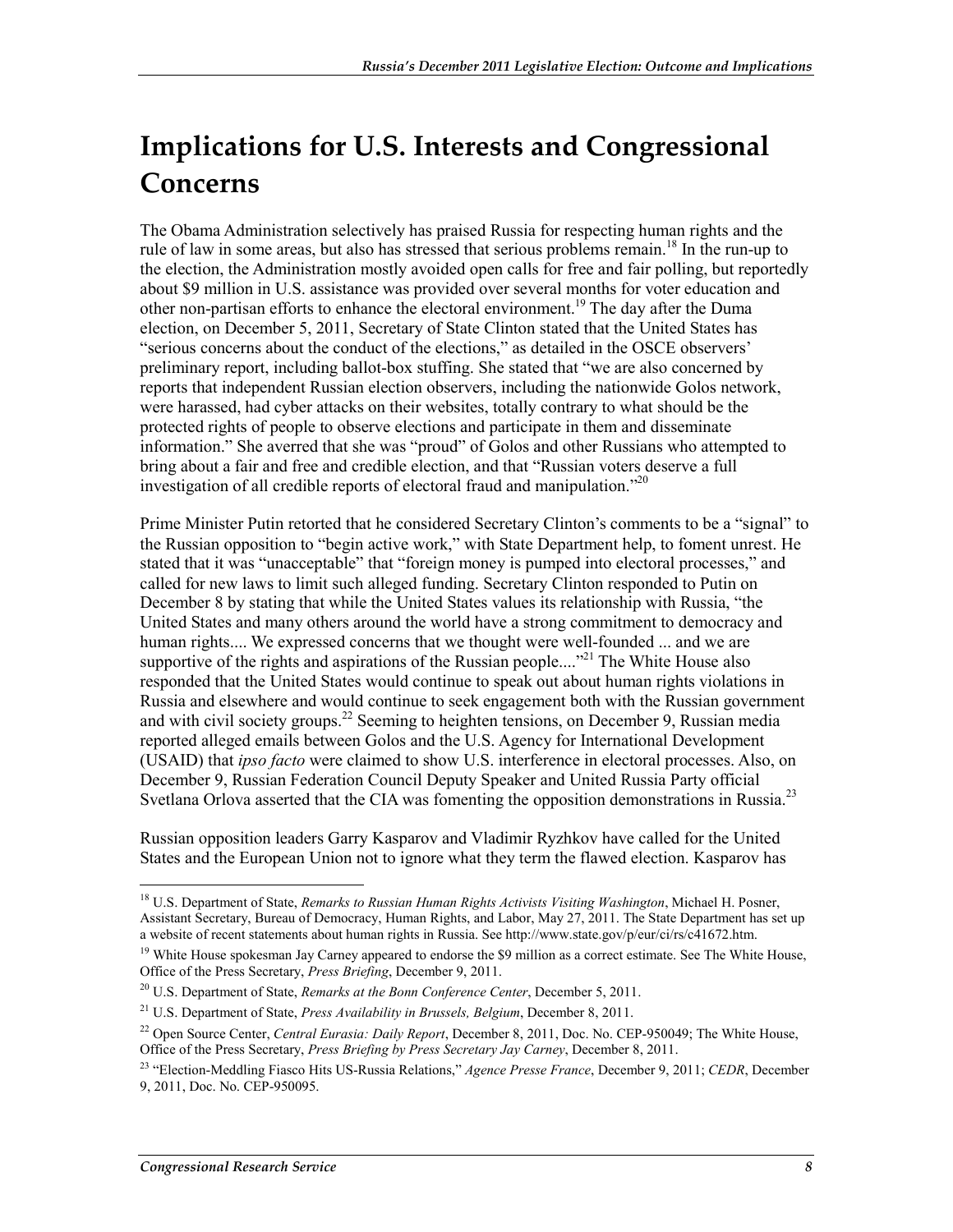called for sanctions against Russia's leaders, including by targeting investments and visas, and he has endorsed the sanctions called for by the U.S. Congress as a result of the 2009 death of Sergey Magnitsky while in Russian detention. Ryzhkov calls for PACE to refuse to recognize the credentials of the Russian Duma delegates, for the new EU-Russia Partnership and Cooperation Agreement to include strong provisions on democratization and respect for human rights, and for the EU to impose a visa ban and economic sanctions against Russian officials who commit human rights abuses. $24$ 

Some observers have raised concerns that campaigning by the United Russia Party and Russian political leaders speaking on its behalf during the election could represent a shift in official views of the United States that might damage U.S.-Russia relations. A major element of United Russia's campaign, as mentioned above, included anti-Americanism, in an effort to foster and appeal to ultranationalists and jingoists. It remains unclear whether these anti-American themes will be continued, but if they do, there could be harm to U.S.-Russia relations and cooperation. Such anti-Americanism may play a greater role in Putin's presidential campaign as well as in the campaigns of other prospective candidates.

To date, the Administration has not indicated that it would impose travel bans or other sanctions against officials responsible for the Duma election and repression against protesters after the election, as it did in the wake of the 2010 Belarusian presidential election. Some U.S. analysts recently have called for boosting U.S. assistance to Russian civil society and human rights groups.<sup>25</sup> However, Putin's increased criticism of such U.S. aid in recent days may place it in added jeopardy, particularly in the wake of past Russian tightening of reporting requirements and other restrictions on the use of such aid.

In mid-December 2011, the Ministerial meeting of the World Trade Organization (WTO) in Geneva is expected to invite Russia to join the WTO. In the period leading up to and after the Russian legislature's ratification of membership in the WTO, perhaps in the Spring of 2012, Congress may consider whether to extend permanent normal trade relations to Russia, or to invoke the non-application provision of WTO rules.<sup>26</sup> Some observers argue that Russia's membership in WTO would enhance the rule of law in Russia, through the necessity of bringing Russian trade legislation and regulations into compliance with WTO rules. Others dispute that the rule of law will be substantially strengthened, unless Western countries continue to press for further reforms. They argue that Congress should either retain the so-called Jackson-Vanik provisions of the Trade Act of 1974 as one means of monitoring human rights and democratization progress in Russia (albeit indirectly, since Jackson-Vanik specifically applies to freedom of emigration), or enact other measures to sanction Russia or restrict U.S. assistance if Moscow violates human rights standards. $27$ 

Many in Congress have had continuing concerns about democratization and human rights progress in Russia, as reflected in calls in recent foreign operations appropriations bills as well as other legislation and hearings for added Obama Administration attention to Russian

<sup>24</sup> *London Times*, December 10, 2011; *The Moscow Times*, November 22, 2011.

<sup>25</sup> Ariel Cohen, "Rethinking Reset: Re-Examining the Obama Administration Russia Policy," *Hampton Roads International Security Quarterly*, October 1, 2011.

<sup>26</sup> For details, see CRS Report RS21123, *Permanent Normal Trade Relations (PNTR) Status for Russia and U.S.- Russian Economic Ties*, by William H. Cooper.

<sup>27</sup> Anna Borshchevskaya, "Human Rights, Russia, and the WTO," *The American Magazine*, December 6, 2011.